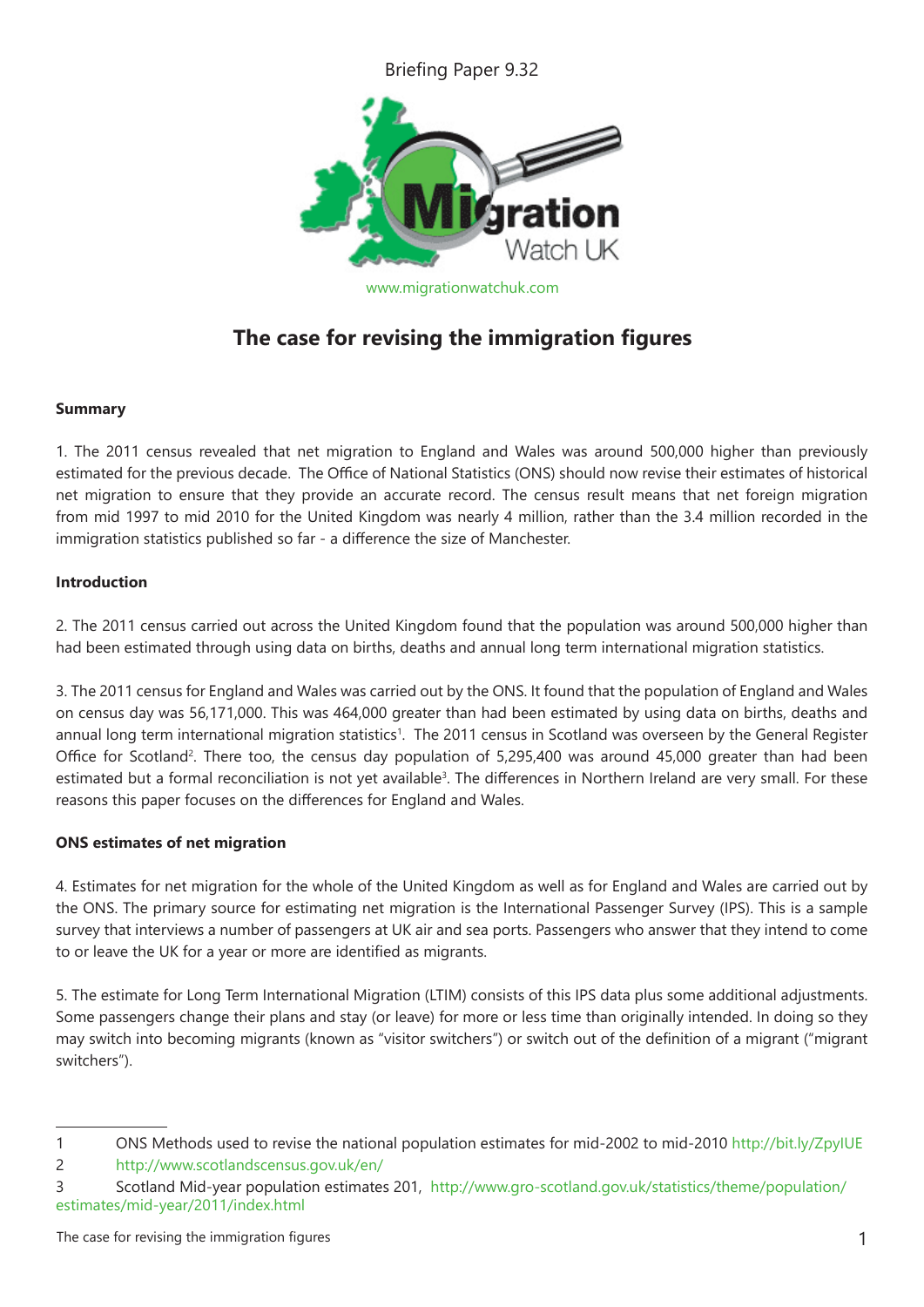6. There are also adjustments for asylum seekers and migrant flows between the UK and the Republic of Ireland.

#### **Differences between net migration and census data for England and Wales**

7. Before 2004 net migration from the EU8 countries of Eastern Europe was too small to be separately identified in the LTIM data. Between 2004 and 2010 net migration from the EU8 to England and Wales was estimated in the LTIM data at 316,000 4 . However, the population of those born in the EU8 rose from 105,000 in the 2001 census to 885,000 in the 2011 census. The population just of Poles in England and Wales rose by over 500,000 from under 60,000 in 2001 to 580,000 in 2011.

8. Taking into account a small number of deaths the ONS estimates that implied EU8 net migration derived from the census is around 800,000<sup>5</sup>. This is over 450,000 higher than the official LTIM estimate of 316,000. (Births in the UK to EU8 parents would be recorded as UK born so they are not included in these numbers).

9. A similar comparison shows that implied net migration from Western Europe (EU15) was around 300,000, greater by 100,000 than the 200,000 given in the official LTIM estimate. The implied Non-EU net migration in the census is broadly in line with the LTIM figure for the decade. The census also indicates that around 50,000 more British born emigrated than is shown in the LTIM data. In total this gives an implied net migration of around 500,000 higher than the official LTIM data, this is a rounded figure that is broadly in line with the extra 464,000 people in the population recorded in the census.

#### **Explanations for the difference for England and Wales**

10. Despite the census data on population by country of birth suggesting an underestimate of net migration by around half a million the ONS is only prepared to definitely assign an extra 344,000 to net migration<sup>6</sup>. This figure consists of 65,000 uncounted migrants from Ireland, 250,000 from the EU8 and some additional minor adjustments. The remaining 134,000 were labelled as 'Other' which the ONS describe as being either down to immigration or to uncertainties in the estimates.

11. The ONS believes that most of the EU8 migrants were missed from the IPS in the middle part of the last decade. Until 2009 the IPS survey was heavily focused on Heathrow. This meant that EU8 migrants arriving at the smaller airports (often served by budget airlines) were missed. After 2009 the IPS survey was changed to increase coverage away from Heathrow so as to better capture EU8 migration Figure 1 below shows the annual increase in the population of those born in the EU8 countries (taken from the Annual Population Survey) and the annual net immigration from those born in the EU8.

<sup>4</sup> ONS table 2.03 LTIM country of birth 1991-2011 http://www.ons.gov.uk/ons/publications/re-reference-tables. html?newquery=\*&newoffset=0&pageSize=25&edition=tcm%3A77-280889

<sup>5</sup> Page 11, methods used to revise the national population estimates for mid-2002 to mid-2010. http://bit.ly/ZpyIUE

<sup>6</sup> *Ibid*, page 3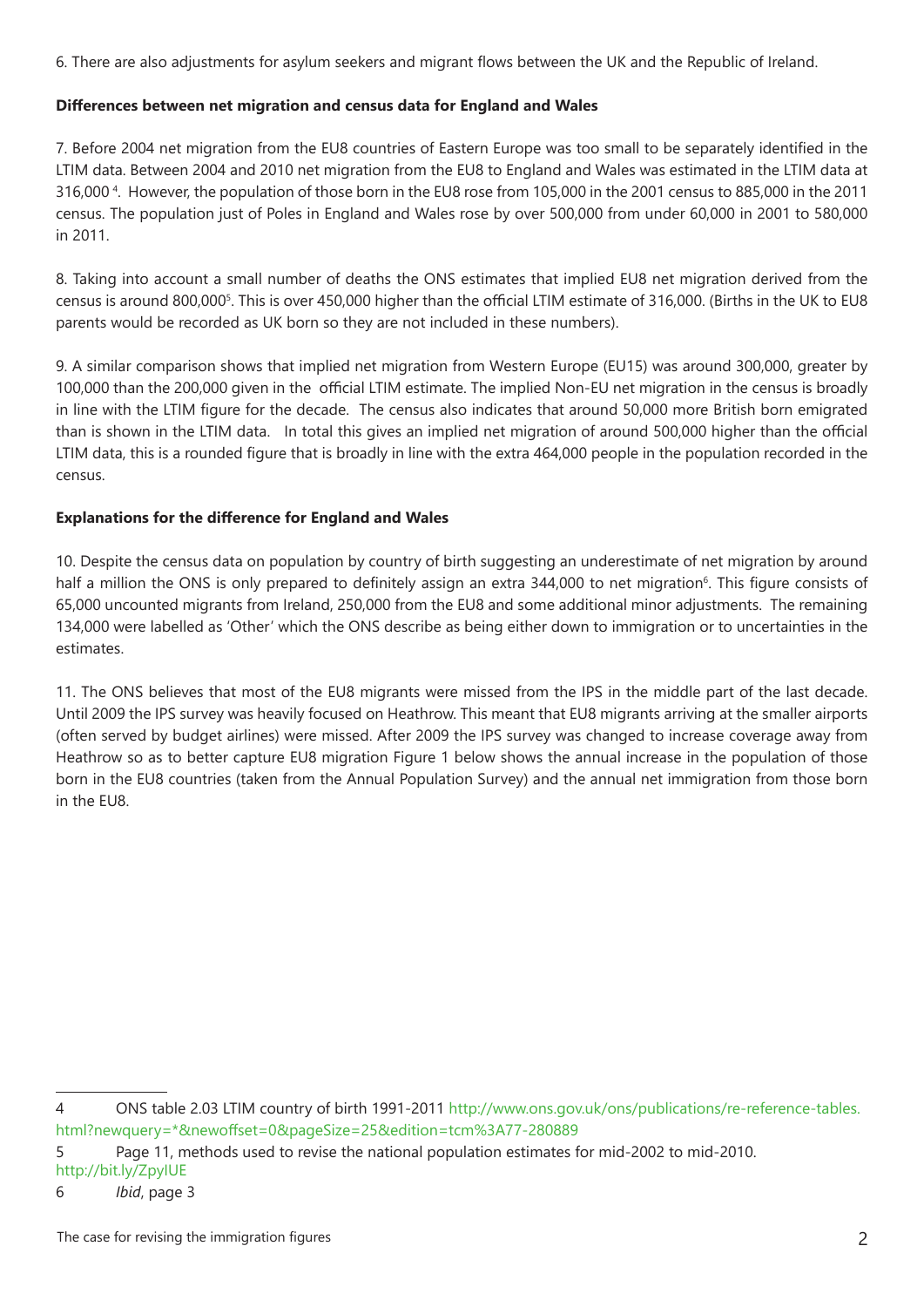

Figure 1: A comparison of the annual change in the EU8 born population and net migration from the EU87

The annual increase in the EU8 born population has been higher in every year than the estimated net migration. Although this gap was reduced in 2010 (the year after the survey redesign) there is a huge difference in the figures for 2011. Although this is comparing two different estimates and so may have a wide margin of error, it does seem likely that the LTIM is still under recording the inflow of A8 migrants.

12. Another possible explanation for the difference is that the LTIM data has underestimated the number of visitor switchers for EU8 immigration. These would be migrants who might initially have said that they intended to stay in the UK for under a year but ended up staying for longer (or indefinitely).

13. The behaviour of non-EU and EU migrants may well be different. Non-EU migrants come to the UK for a specific purpose and have much less opportunity to vary the length of their stay. However, EU migrants have complete freedom of movement so can completely change their intentions about how long to stay in the UK. Therefore, it might well be the case that while the current method of estimating LTIM works reasonably well for non-EU migration it is less successful in identifying migrants from within the EU.

## **The implications for the official estimates of Net Migration**

14. This additional migration from the European Union means that net migration was significantly higher than the official estimates currently state. The table below shows the contribution to net migration in the annual population estimates before and after the addition of migrants detected in the census data. The ONS has distributed the bulk of the EU8 migrants between 2004 (when EU enlargement occurred) to 2009 (when the IPS was improved). The other migrants were split across the decade on a cohort basis to reflect the age and sex of the population.

<sup>7</sup> ONS Annual population surveys http://www.ons.gov.uk/ons/about-ons/who-we-are/services/unpublisheddata/social-survey-data/aps/index.html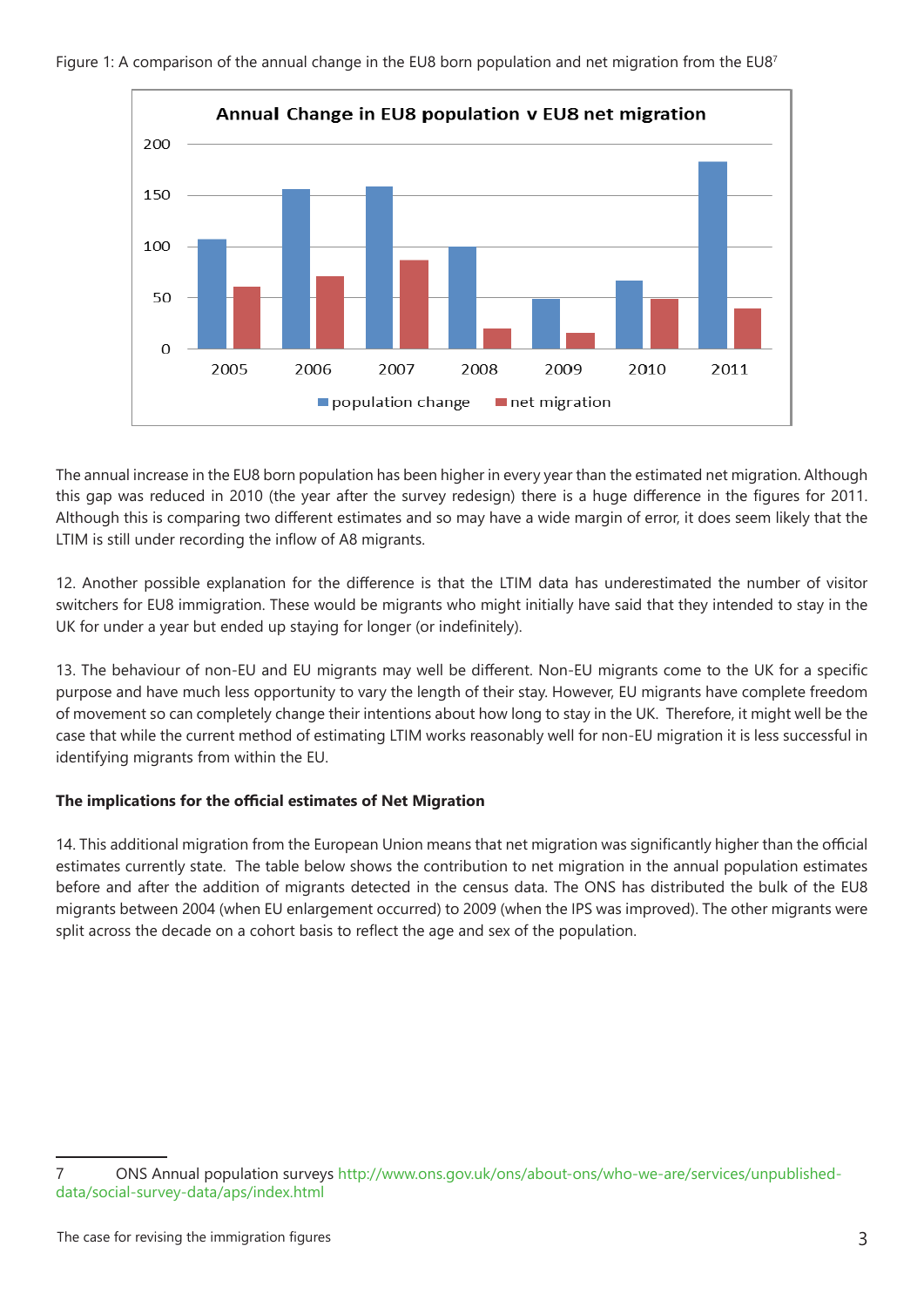|              | Existing net | Additional net | Revised net |
|--------------|--------------|----------------|-------------|
|              | migration    | migration      | migration   |
| 2001-2002    | 145          | 36             | 181         |
| 2002-2003    | 144          | 41             | 185         |
| 2003-2004    | 158          | 30             | 188         |
| 2004-2005    | 238          | 65             | 303         |
| 2005-2006    | 158          | 67             | 225         |
| 2006-2007    | 176          | 84             | 260         |
| 2007-2008    | 166          | 83             | 249         |
| 2008-2009    | 152          | 40             | 192         |
| 2009-2010    | 205          | 25             | 230         |
| 2010-2011    | 225          | 14             | 239         |
| <b>TOTAL</b> | 1,767        | 485            | 2,252       |

Table 1: Revised Net Migration estimates (thousands) for the mid-year population estimates of England and Wales mid 2001 to mid 20118

Source: Figure 3, Population estimates for England and Wales mid-2002 to mid-2010 (Revised), ONS

15. Previously when the ONS have identified improvements to their calculations of LTIM they have revised retrospectively their estimates of historical net migration. This has happened on a number of occasions.<sup>9</sup> However, the ONS have not yet revised their estimates of net migration with the census data (and appear to have no plans to do so<sup>10</sup>).

#### **The impact on Long Term International Migration Data for the United Kingdom**

16. To illustrate the scale of impact of the census data on LTIM the additional net migration for England and Wales (outlined in Table One) has been added to the existing LTIM estimates for the United Kingdom in Figure 1 below (In reality net migration may be slightly higher than illustrated if it is the reason behind the additional population revealed in the Scottish census).

<sup>8</sup> Figure 3, Population estimates for England and Wales mid-2002 to mid 2010 (Revised) http://www.ons.gov.uk/ ons/dcp171778\_288817.pdf The above columns labelled 'Additional net migration' and 'Revised net migration include the changes ONS marked as 'Other' in reference ONS figure 3.

<sup>9</sup> Table 9, page 17, Long-Term International Migration Estimates Methodology Document 1991 onwards, ONS 10 Parliamentary Question from Nicholas Soames MP, 16th May 2013, column 343W, http://www.publications. parliament.uk/pa/cm201314/cmhansrd/cm130516/text/130516w0001.htm#130516w0001.htm\_wqn46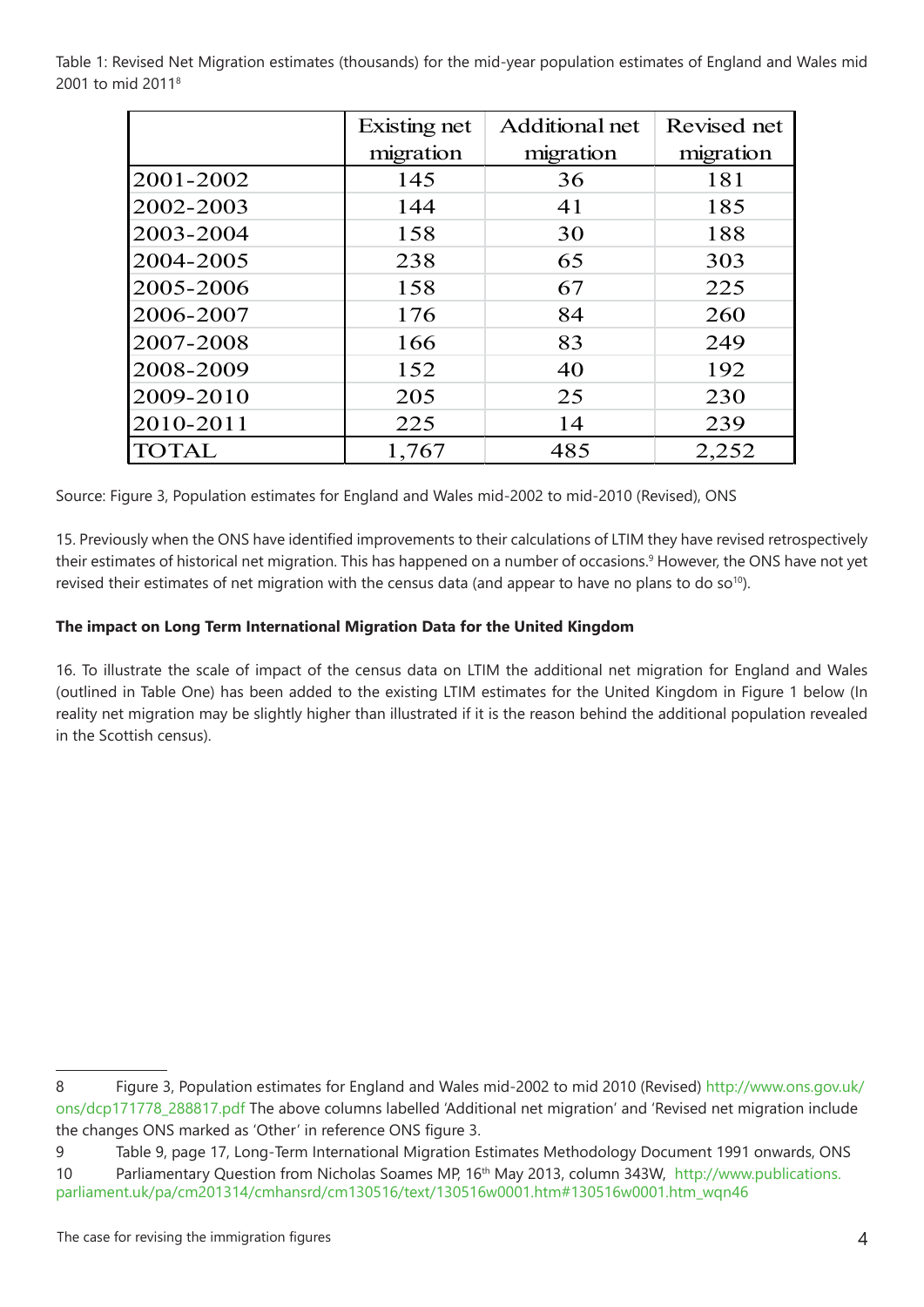



17. The revised numbers for the UK are shown in Table 2 below :

| Table 2: Recorded and Actual Net Migration (in thousands) mid 2002 to mid 2011 for the UK |  |  |
|-------------------------------------------------------------------------------------------|--|--|

|                    | <b>Recorded LTIM</b> | <b>Actual LTIM</b> |
|--------------------|----------------------|--------------------|
| <b>YE</b> mid 2002 | 148                  | 184                |
| <b>YE</b> mid 2003 | 148                  | 189                |
| <b>YE</b> mid 2004 | 174                  | 204                |
| <b>YE</b> mid 2005 | 260                  | 325                |
| <b>YE</b> mid 2006 | 177                  | 244                |
| <b>YE</b> mid 2007 | 208                  | 292                |
| <b>YE</b> mid 2008 | 196                  | 279                |
| <b>YE</b> mid 2009 | 166                  | 206                |
| <b>YE</b> mid 2010 | 235                  | 260                |
| <b>YE</b> mid 2011 | 247                  | 261                |

<sup>11</sup> Actual migration is taken from ONS LTIM table 2.10 mid-year data. Net migration all citizens